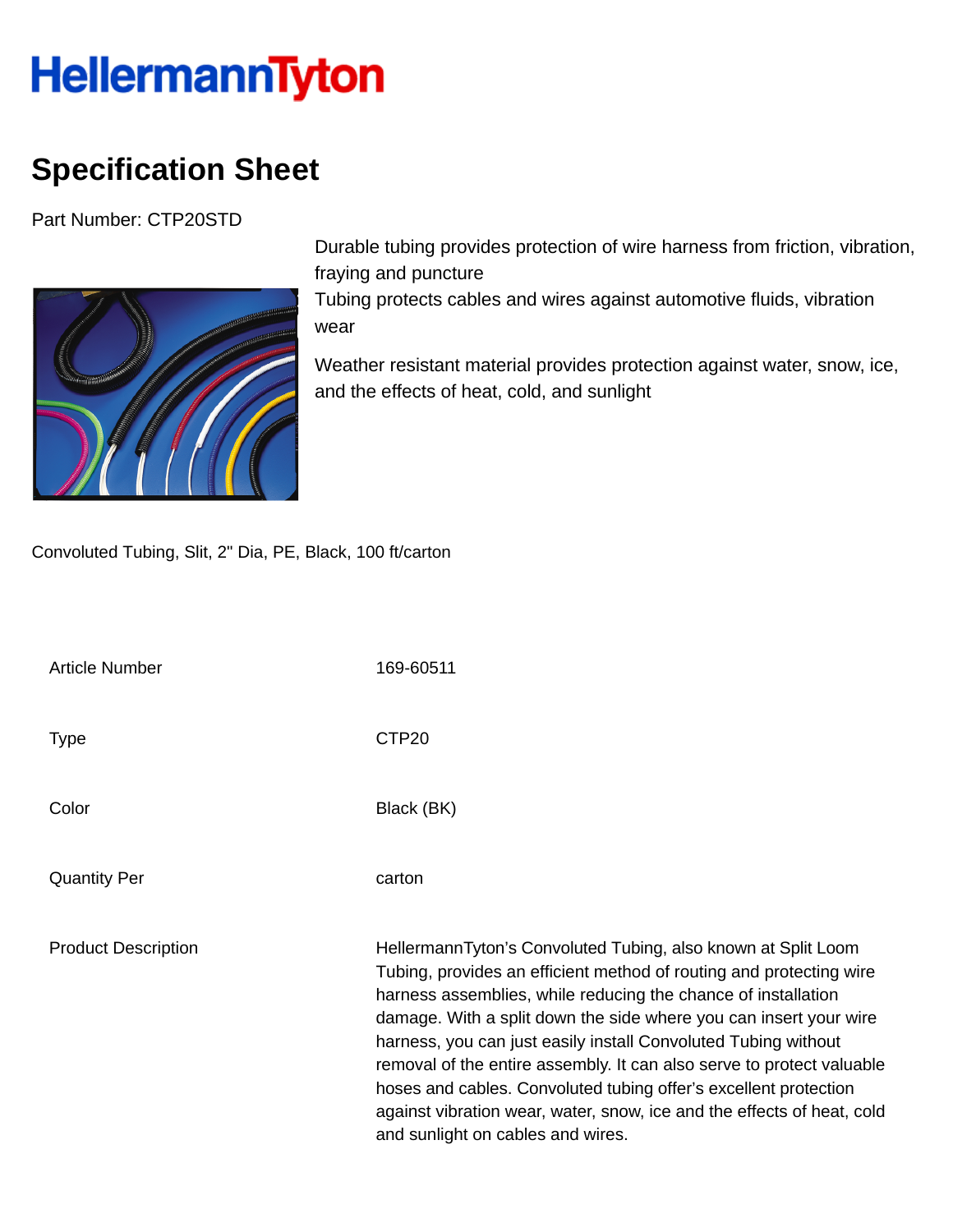| <b>Short Description</b>            | Convoluted Tubing, Slit, 2" Dia, PE, Black, 100 ft/carton |  |  |
|-------------------------------------|-----------------------------------------------------------|--|--|
| <b>Global Part Name</b>             | CTP20-PE-BK                                               |  |  |
|                                     |                                                           |  |  |
| Length L (Imperial)                 | 100.0                                                     |  |  |
| Length L (Metric)                   | 30.4                                                      |  |  |
| Variant                             | Slit                                                      |  |  |
| Inner Diameter D (Imperial)         | 2.038                                                     |  |  |
| Inner Diameter D (Metric)           | 51.77                                                     |  |  |
| Diameter D (Imperial)               | 2.388                                                     |  |  |
| Diameter D (Metric)                 | 60.66                                                     |  |  |
| Outside Diameter OD (Imperial)      | 2.388                                                     |  |  |
| <b>Outside Diameter OD (Metric)</b> | 60.66                                                     |  |  |
| Nominal Diameter (Imperial)         | $\overline{2}$                                            |  |  |
| Nominal Diameter (Metric)           | 50.8                                                      |  |  |
| Wall Thickness WT (Imperial)        | 0.011                                                     |  |  |
| Wall Thickness WT (Metric)          | 0.28                                                      |  |  |